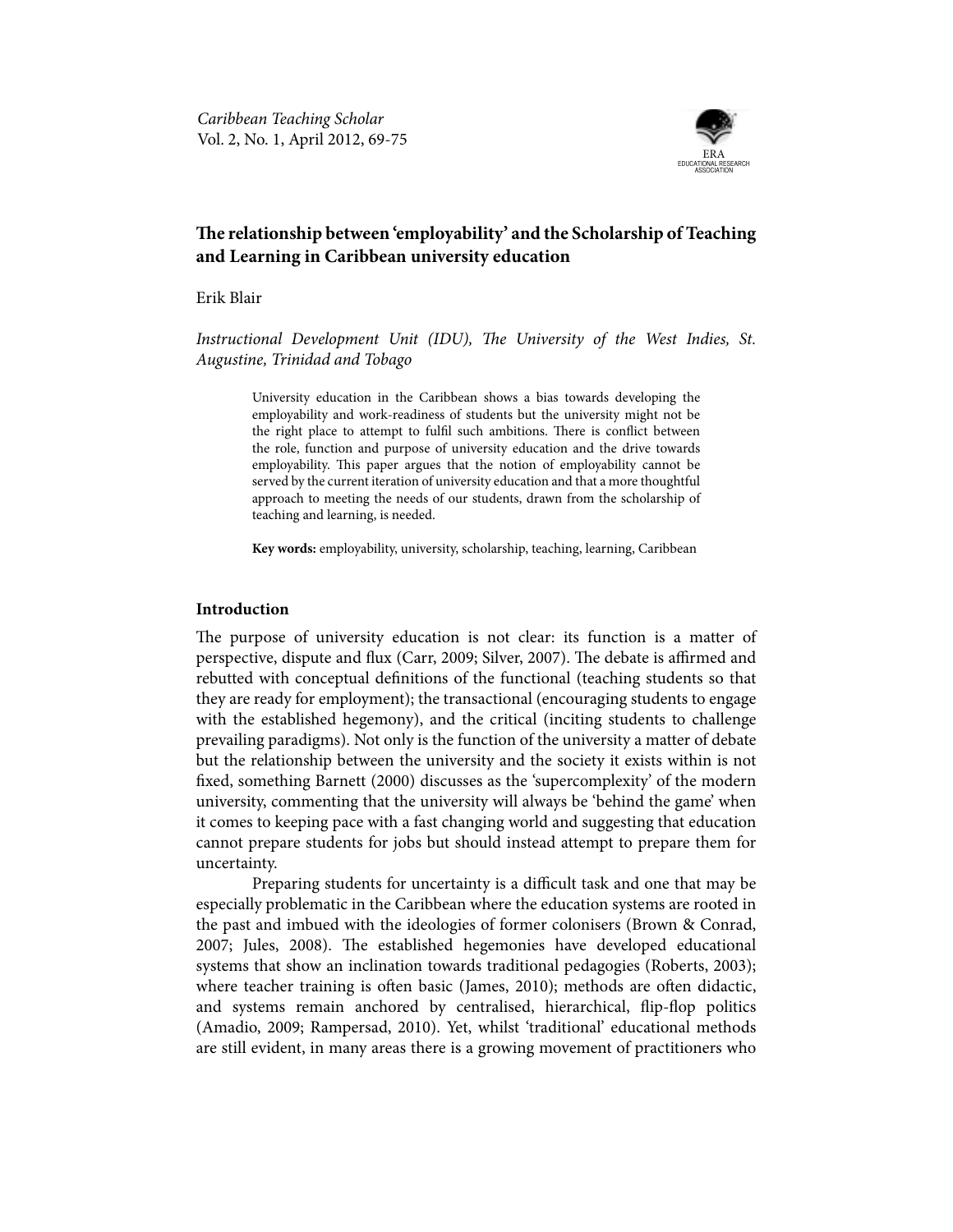see themselves as thoughtful, reflective and student-/person- centred (Jennings, 2001). Nowhere should this be more evident than in the university – a place where independence is developed and a place where self-efficacy can lead to personal growth. The university is transformative not merely through education but also through environment, experiment, experience and exposure.

Given the historical and political context, university education across the Caribbean has been influenced and shaped such that shared developmental trends in ideologies are evident (Bacchus, 2005) thus, whilst it is hard to identify Caribbeaness, it is possible to see this shared history as having developed educational intentions built along similar lines (Jules, 2006) such that universities across the region do not display widely divergent dispositions.

The present bias of university education in the Caribbean might be thought to be the focus on employability and work-readiness (Beckles, Perry & Whiteley, 2002). This preconception charges university education to develop skilled graduates who are ready for the labour market. This paper argues that this present focus within Caribbean universities cannot be served by the current iteration of university education and that a more thoughtful approach to meeting the needs of our students, drawn from the scholarship of teaching and learning, is needed. Such an approach would address the supercomplexity of the modern university and would also work to locate university education within a specifically Caribbean context. Here it is proposed that focusing on teaching students so that they may become 'employable' reduces what it is to be a university; reduces educational practice to mere instruction, and reduces educational learning to mere remembering. Instead a counter proposal is offered, one that replaces this labour force facilitation focus with notions of enquiry-based learning and constructivist meaning-making activity. If the Caribbean is to be perceived as modern (and this is not a universally agreed aim) then educational paradigms need to be problematized – here lies the task of the scholarship of teaching and learning in the Caribbean today: to reposition education so that real learning is at the centre.

#### **The Scholarship of Teaching and Learning and employability**

The Scholarship of Teaching and Learning (SoTL) involves the ongoing critical inquiry of practitioners into how learning can be best supported and how practice can be transformed to best support learning (Boyer, 1990; Hutchings & Schulman, 1999; Trigwell, Benjamin & Prosser, 2000). As such SoTL aims to improve learning through improving teaching. Akerlind (2007) proposes five approaches to developing as a university teacher:

- 1. Becoming familiar with what to teach
- 2. Becoming familiar with how to teach
- 3. Becoming more skilful as a teacher
- 4. Becoming more effective as a teacher
- 5. Becoming more effective in facilitating student learning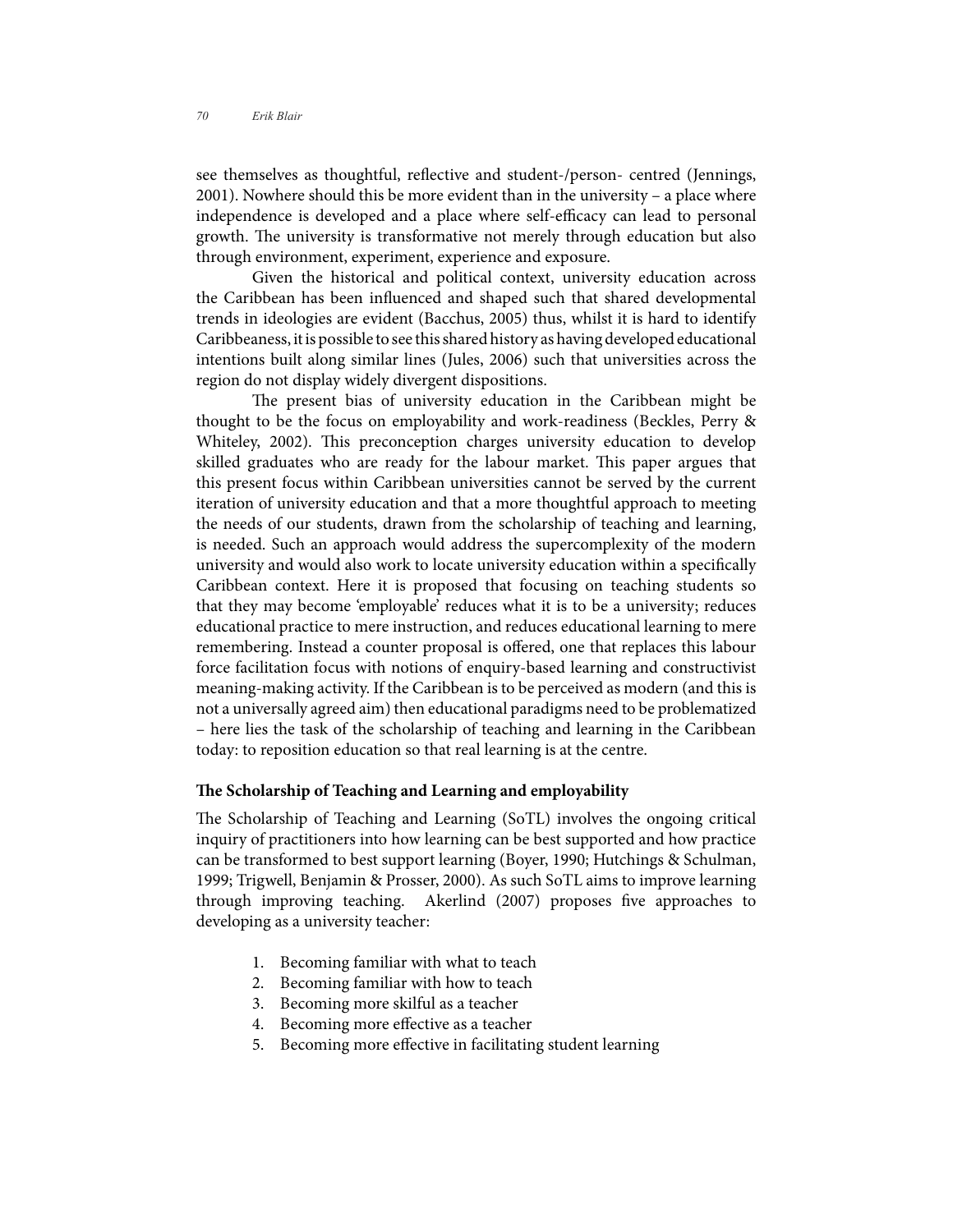A philosophy of SoTL need not be tied to traditional or progressive conceptions of practice, and it is possible to embrace SoTL whilst pursuing a goal of employability. But, if creating a workforce is the current focus of university education in the Caribbean, the type of thoughtful teaching that Akerlind's second, third, fourth and fifth approach suggest it is not the best way to do so:

A curious feature of education emerges. Other ways of changing people's behaviour are far more effective. Other methods and processes more surely and quickly produce results…. Education cannot be rationalized into procedures that will produce particular results

(Dillon, 2010, p. 6)

This leaves us with some room for debate as to what the function of a university might be. In such a situation, those of us inclined towards student-/ person- centred education, humanism and reflection might feel frustrated by practitioners who have never thought to embrace anything other than a traditional 'chalk and talk' perspective. This is because the 'need' to train the next generation is apparent (to them) if we are to meet the drive towards the classification of the Caribbean as 'developed'. Such an approach may fill jobs but may also limit future development through overlooking the benefits of fostering independent thinkers. For Caribbean universities, in their current iteration, to focus on employability reduces, relegates or removes the need for the SoTL since, if we are only to teach the next generation how to 'do' jobs, the best way to do so is probably not through reflective debate and reflexivity but through more traditional methods. Why then bother with the Scholarship of Teaching and Learning in a context focussed on training the next generation of workers?

## **Empowering students**

Prosser and Trigwell (1999) highlight two categories of teaching: Information Transfer/Teaching Focus (ITTF) and Conceptual Change/Student Focus (CCSF): ITTF describes a model in which practitioners see their role as transmitting knowledge whereas CCSF involves practitioners considering their role in relation to students' conceptual development. Lueddeke's (2003) research on reflective scholarship in university education found that the higher the CCSF orientation the greater the levels of student engagement. If we regard education merely as a flow of information from teacher to student then we negate the impact of learning. The conflict between the head-fillers (ITTF) and the concept-developers (CCSF) parallels the modern philosophical conflict about what a university is for. The modern university might be thought of as a place that seeks to develop critical thinkers who are flexible and ready for life-long learning but how does this square with the concept of employability? The employability mission is about passing on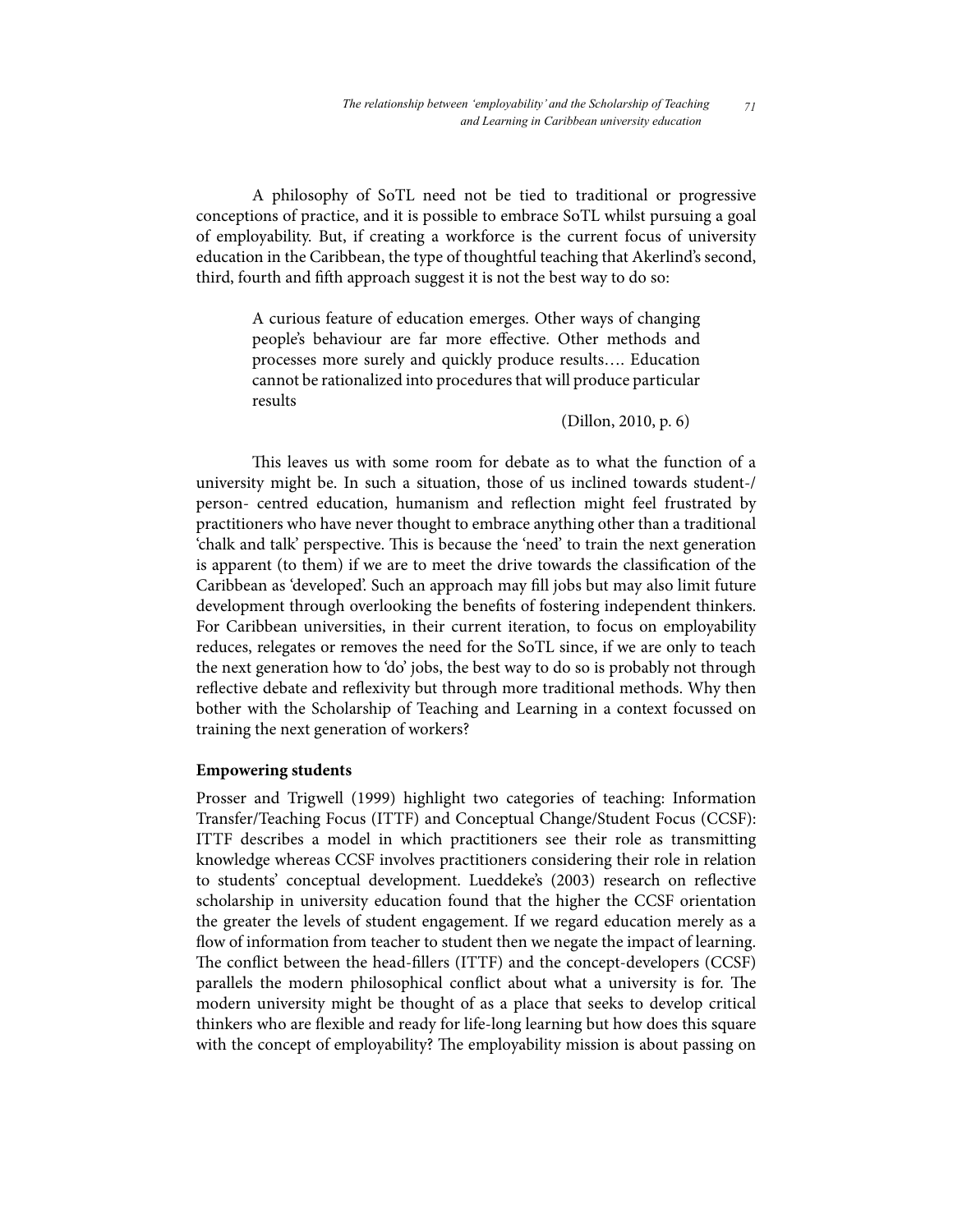the 'rules of being' for the moment a student graduates so that he/she is ready to work and ready to become a cog in a Durkheimian machine. Such a mission has no need for the questioning mind of an autonomous individual; therefore developing employability cries out for a pedagogy drawn from tradition and infused in instruction.

All this is set against the background of an older generation who claim that the young are out of control and therefore need to be 'controlled' but such regulation should not be externally enforced through Marx's Ideogical Superstructure (1932) nor should it be internally coerced through Orwell's doublethink (1949) or Foucault's Panoptican (1977) but real control is a feature of self-empowerment, where an individual is fully informed and makes an active choice about their actions.

Real control is not a feature of transmission-based education for, in such a system, the practitioner is always the one who holds power through holding knowledge. Real control is transactionally enacted through the sharing of current knowledge and the generation of new knowledge. For this to happen in the university students need to be given autonomy and choice and their voice must be heard. Students are the future but the future starts now. Therefore we should educate as a means to empower students in the present rather than in the hope of training them for some abstract future. In this way, students can learn to address the complexity of modern life through engaging with the supercomplexity of the modern university. New teaching methodologies, based in the SoTL, aim at developing practice so as to empower students in the hope that they may impart real change and self-actualise. Job-filling and mind-opening are not mutually exclusive proposals and the skilful practitioner may be able to blend the two but, it is my assertion, such a practitioner must have moved beyond merely attempting to pass on the curriculum to a place where they are reflecting on and considering the acts of teaching and learning.

#### **Employability and the 'real' world**

There are two key arguments against university education which is focussed on student empowerment and concept change:

- 1. We need to give students employability skills
- 2. We need to get students ready for the real world.

Neither of these two arguments hold. The first is the more convincing since most students will end up working somewhere. But it is premised on two ideas: that the university can do this and that the university is the right place to do this. The workforce of the university is not like that of other institutions, it is made up of people who are singularly focussed and who are detached from business, manufacturing, commerce and other sources of employment. Some university practitioners may have come from such sectors but they have now found their niche in a place that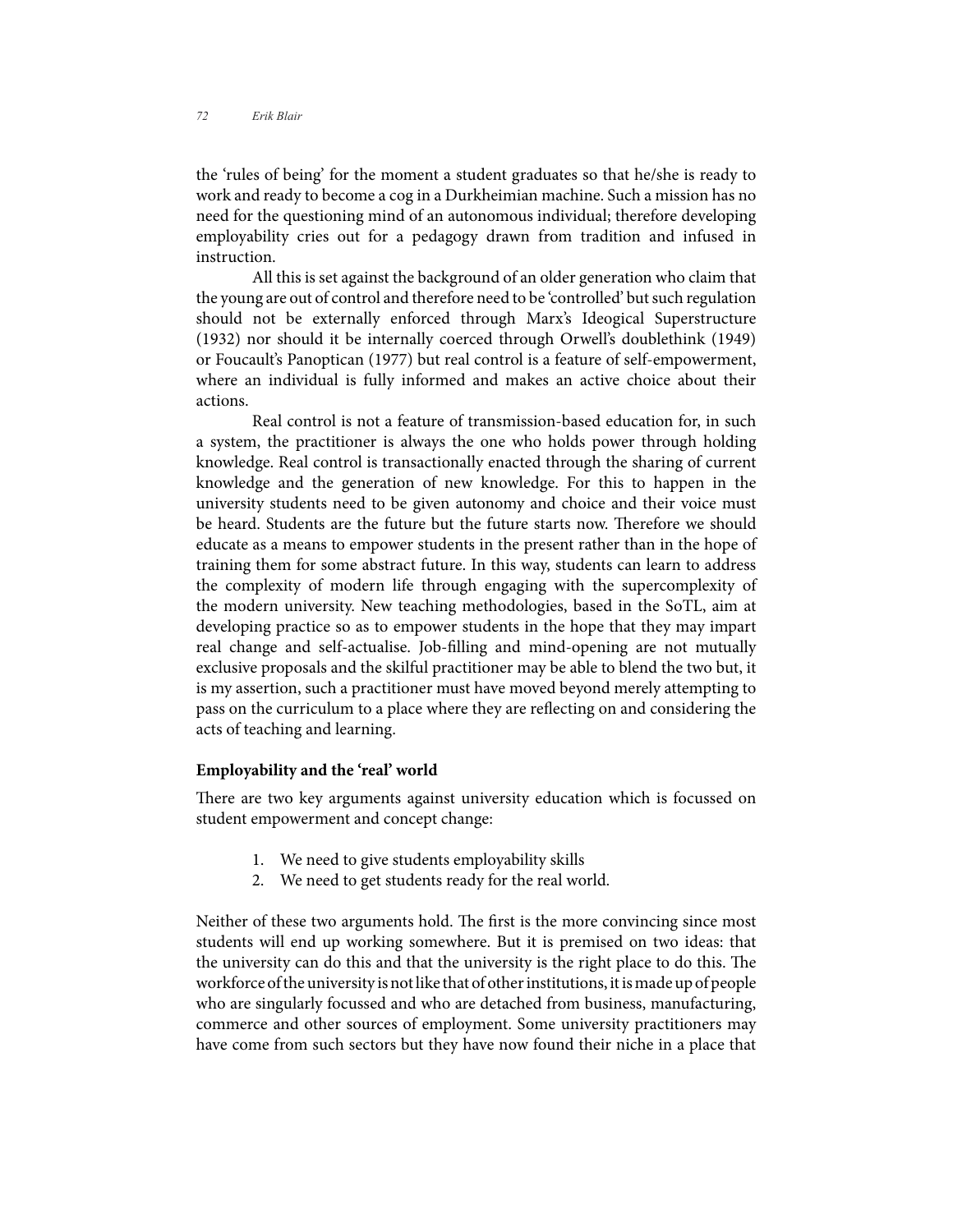welcomes thought, isolation and detachment. Universities are 'unique' places distinct from other corporations, industries and institutions (Pollock & Cornford, 2004) and, as such, the workforce of universities is not like that of other businesses. Within the university, practitioners tend to study one particular area in depth and their actions "revolve around the acquisition of assets that are invested with value in the field" (Barnett, 2005, p.29). Such academic introspection develops practitioners who have the wrong personal historical understanding to pass on information about employability and leaves some "distance between the universities and the professions who employ their students" (Hussey & Smith, 2009, p.89).

Not only are the employees of a university the wrong people to pass on conceptions of employability but the physical place that is a university is not the right place for such activity. The space of a university aims to embrace contemplation, individual growth and learnedness – these are not constructs that are necessarily needed in business, manufacturing and banking, where things need to be done quickly in order to keep up with market trends, counter competitors and get the product to the consumer before it is out of date. The 'product' of university is not like this and does not go out of date.

The notion of 'getting students ready for the real world' is problematic since it begs the question: where are they currently living? There is only one world and all of it is real. 'Getting students ready for the real world' sets the world of work above other possible activities and supposes that all that is not-work is not-real. Work may be part of human existence but it is not the 'real' part. What about developing relationships; shopping for goods; liming with friends; going to the beach; raising children; supporting elderly parents, and the hundred other things we do? Are these not 'real activities? Students are currently living in the real world and if it has been decided that the 'real world' is important then we all need to stop and scrutinise what we are currently doing. We need not 'get ready' for the 'real world' in the same way that we would not 'get ready' for a meal we are already eating.

# **Three challenges for Caribbean university education**

In order for students in the Caribbean to be ready for their futures we need to problematize how the university can help this to happen. Traditional information transfer pedagogies are not suited to such a task, instead practitioners need to consider how they might work with students so that they can become actualised in the present and, therefore, ready for future challenges. To do this scholars of teaching and learning in Caribbean universities face three important challenges:

- 1. Developing student-/person- centred education so that all involved grow and benefit
- 2. Developing a philosophy of education that embraces critical thinking and independence
- 3. Attempting to face challenges 1 and 2 within a specifically Caribbean context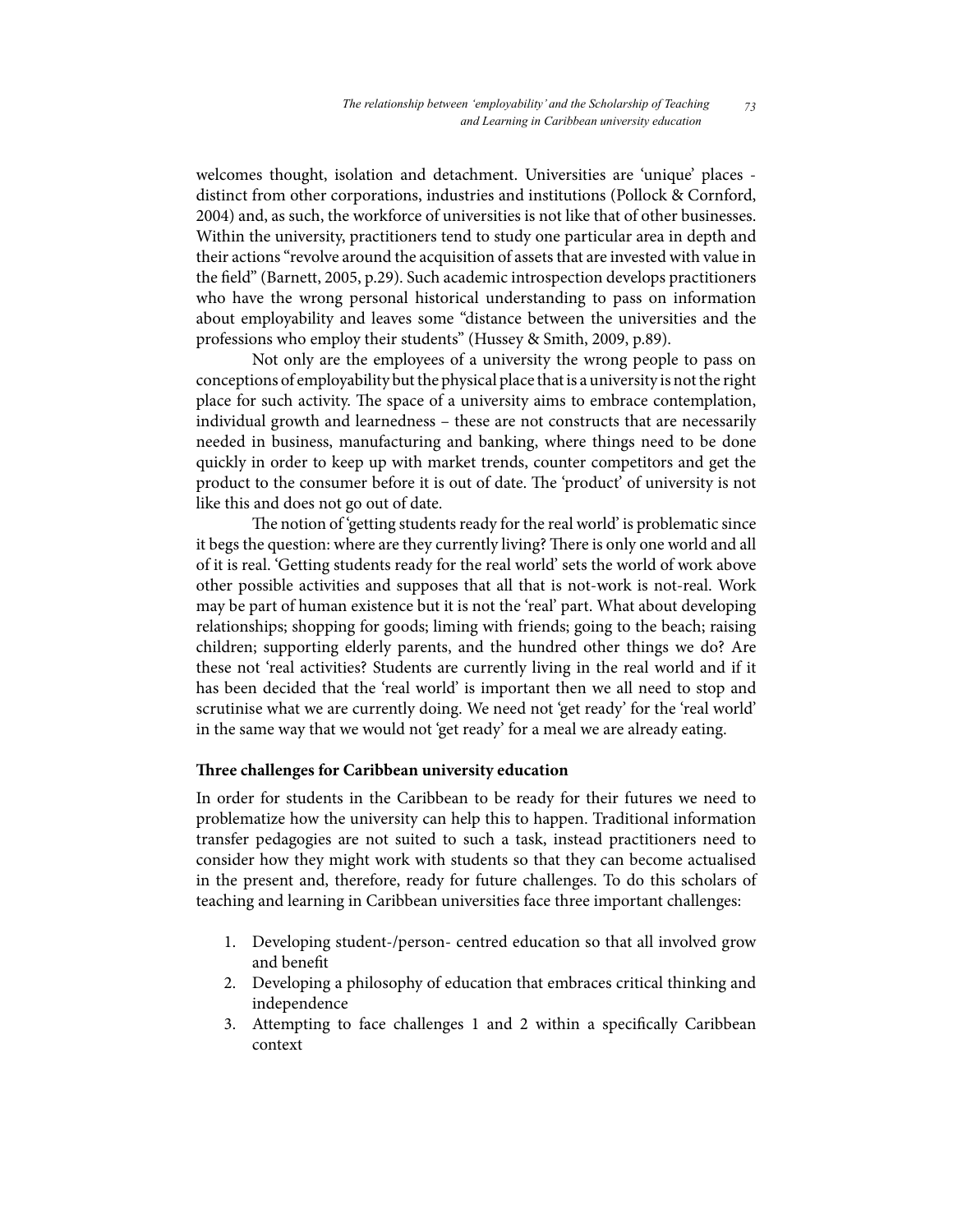University education in modernity, in both the developed and developing world, is moving from the transmissional to the interactive and the discourse of partnership in the construction of knowledge continues to asseverate from a whisper to a shout. Within a university discourse of scholarship, the construct 'employability' is redundant as critically engaged students will accord with the needs of employers. A model of Caribbean university education that is student-/ person- centred, reflective and contextualised not only embraces the concept of the student 'voice' but is sterile and meaningless without it. Rather than see students as the recipients of knowledge the system needs to move to one of constructed understanding. To attempt to have interactive, transacted knowledge run side-byside with the delivery of employability skills is to attempt to be both colleague and master. In repositioning Caribbean university education so that real learning is at its centre, the scholarship of teaching and learning offers scope for both individual and societal fulfilment.

#### **References**

- Akerlind, G.S. (2007). Constraints on academics' potential for developing as a teacher. *Studies in Higher Education*, *32*(1), 21-37.
- Amadio, M. (2009). Inclusive education in Latin America and the Caribbean: Exploratory analysis of the national reports presented at the 2008 International Conference on Education, *Prospects*, *39*, 293–305.
- Bacchus, K. (2005). *Education for economic, social and political development in the British Caribbean Colonies from 1896–1945*. Althouse Press: Ontario, Canada.
- Beckles, H. Perry, A.M. & Whiteley, P. (2002). T*he Brain Train: Quality Higher Education and Caribbean Development*. UWI Press: Mona, Jamaica.
- Barnett, R. (2000). *Realizing the university in the age of supercomplexity*. Open University Press: Buckingham, UK.
- Barnett, R. (2005). *Reshaping the University: New Relationships Between Research, Scholarship and Teaching*. Open University Press: Maidenhead, UK.
- Boyer, E. (1990). *Scholarship Reconsidered: Priorities for the Professoriate.* Carnegie Foundation for the Advancement of Teaching. University of Princeton: New Jersey.
- Brown, L. & Conrad, D.A. (2007). School Leadership in Trinidad and Tobago: The Challenge of Context. *Comparative Education Review*, *51*(2), 181-200.
- Carr, D. (2009). Revisiting the liberal and vocational dimensions of university education. *British Journal of Educational Studies*, *57*(1), 1–17.
- Dillon, J.T. (2010). *The basic questions of education*. The Edwin Mellen Press. Lewiston: New York.
- Foucault, M. (1977). *Discipline and Punishment: The Birth of the Prison*. Trans. A. Sheridan. Vintage Books: New York.
- Hussey, T. & Smith, P. (2009) *The Trouble With Higher Education: A Critical Examination of Our Universities*. Routledge: Oxon.
- Hutchings, P. & Schulman, L. (1999). The Scholarship of Teaching: New Elaborations, *New Development. Change: The Magazine of Higher Learning*, *31*(5) 10-15.